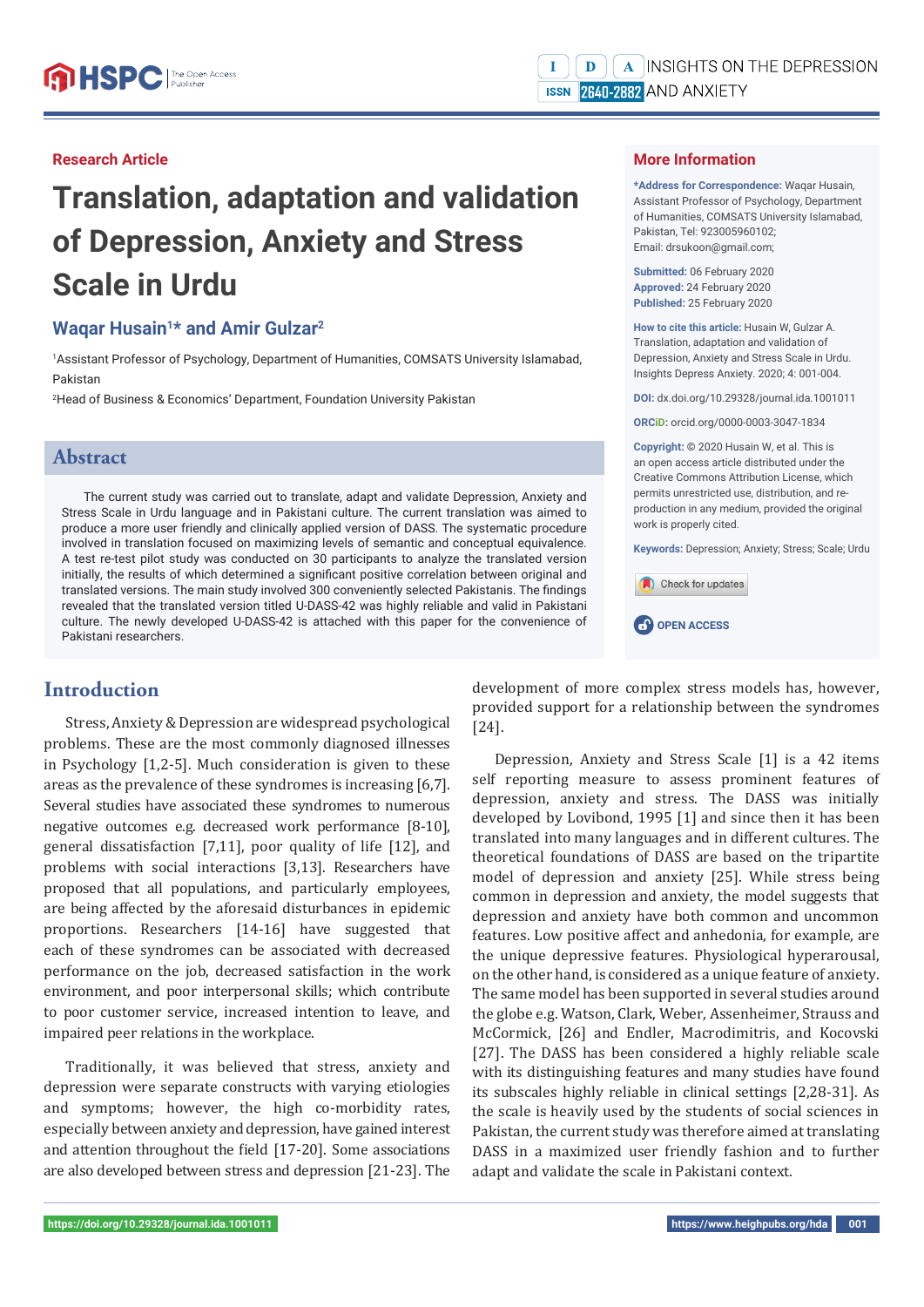

# **Method**

### **Translation and adaptation**

The procedure adapted to translate DASS in Urdu involved maximized levels of *semantic* and *conceptual equivalence* [32] between the original English and translated Urdu versions of DASS. Semantic equivalence refers to the literal similarity between original and translated versions, whereby the conceptual equivalence is related to the cultural adaptability of the translated version (Figure 1).



The original version of DASS was (forward) translated into Urdu by a bilingual Clinical Psychologist in the Department of Psychology, Foundation University Pakistan (1<sup>st</sup> author). The translated version was back-translated into English by a professional translator of the Department of English of the same university. The translator was unfamiliar with the original English version of DASS. Both the back-translated English version and the original English version of DASS was examined by another professional translator of the same department who thereafter, with the help of the bilingual Clinical Psychologist involved, adjusted the translated version to maximize levels of semantic and conceptual equivalence so that the translated version could be best adapted in Urdu language and in Pakistani culture. A panel comprising of 5 Psychology teachers was constituted thereafter to provide their feedback on the translated version. The modifications proposed by the panel were incorporated accordingly. The final translated version of DASS was piloted with 30 students of the same university. Two groups, each comprising of 15 randomly selected participants, were made in this regard. Group A was given the original English version of DASS and Group B was provided with the translated version. Their scores were analyzed and recorded. The same groups were re-tested two weeks later than the first test whereby Group A was now given the translated version and Group B was given the original DASS in English. The correlation between the two versions for Group A was .72 and .70 for Group B which concluded that both the versions are positively correlated with each other on highly significant levels.

These finding also revealed that the Pakistani participants easily attempted both versions of DASS and had no linguistic problems in this regard. Moreover, all the items of the translated version were understandable in Pakistani culture. The final translated items are presented in table 1. After translation, a modification was carried out in the item numbering of the translated scale to make it easier for the users to administer any of the sub-scale separately instead of finding which item is of depression, anxiety or stress. The translated version is produced in such a sequence whereas items 1 to 14 are of depression, items 15 to 28 are of anxiety, and items 29 to 42 are of stress. The sequence and proper placement of probing questions in each scale was also given appropriate consideration in this regard as projected in table 1. Another distinguished feature of the current translated version of DASS is its maximized user-friendliness. The condition of "last week" for the prevalence of each symptom as desired by the original DASS in English is included in every translated item so that the respondents would not forget that the statements are about the last week only. Furthermore, in the response section, the four possible choices are kept visible in front of each statement so that the respondents could easily place a tick on the relevant response without being confused in 0 to 3 rating. The title for the translated version is U-DASS-42 i.e. Urdu version of DASS comprising of 42 items. The U-DASS-42 can be viewed further as annexed to this paper. Translation and re-numbering of items is reflected in the table 1 (see in [Annex File\).](https://www.heighpubs.org/hda/ida-aid1011-Tables1,4,5&AnnexA.zip)

### **Scoring**

The scoring of U-DASS-42 is the same as of its original English version by Lovibond & Lovibond [1]. The sum of the scores of each scale is calculated and analyzed for its severity on the "severity rating index" as provided by Lovibond & Lovibond [1] (Table 2).

| Table 2: Severity Rating Index of Depression, Anxiety, and Stress Scale. |                    |                |               |  |  |
|--------------------------------------------------------------------------|--------------------|----------------|---------------|--|--|
| <b>Scoring and Interpretation of DASS</b>                                |                    |                |               |  |  |
|                                                                          | <b>Depression</b>  | <b>Anxiety</b> | <b>Stress</b> |  |  |
| Normal                                                                   | $0 - 9$<br>$0 - 7$ |                | $0 - 14$      |  |  |
| Mild                                                                     | $10 - 13$          | $8 - 9$        | $15 - 18$     |  |  |
| Moderate                                                                 | $14 - 20$          | $10 - 14$      | $19 - 25$     |  |  |
| Severe                                                                   | $21 - 27$          | $15 - 19$      | $26 - 33$     |  |  |
| <b>Extremely Severe</b>                                                  | $28 +$             | $20 +$         | $34 +$        |  |  |

# **Method**

### **Participants**

In addition to the pilot study conducted on 30 participants, the sample of the main study comprised of 300 conveniently selected participants comprising of both sexes i.e. 150 males and 150 females. All the participants of the study were adults residing in Rawalpindi and Islamabad, Pakistan. Their ages ranged between 18 and 49.

### **Procedure**

The participants of the study were contacted by the researchers by visiting different academic institutions and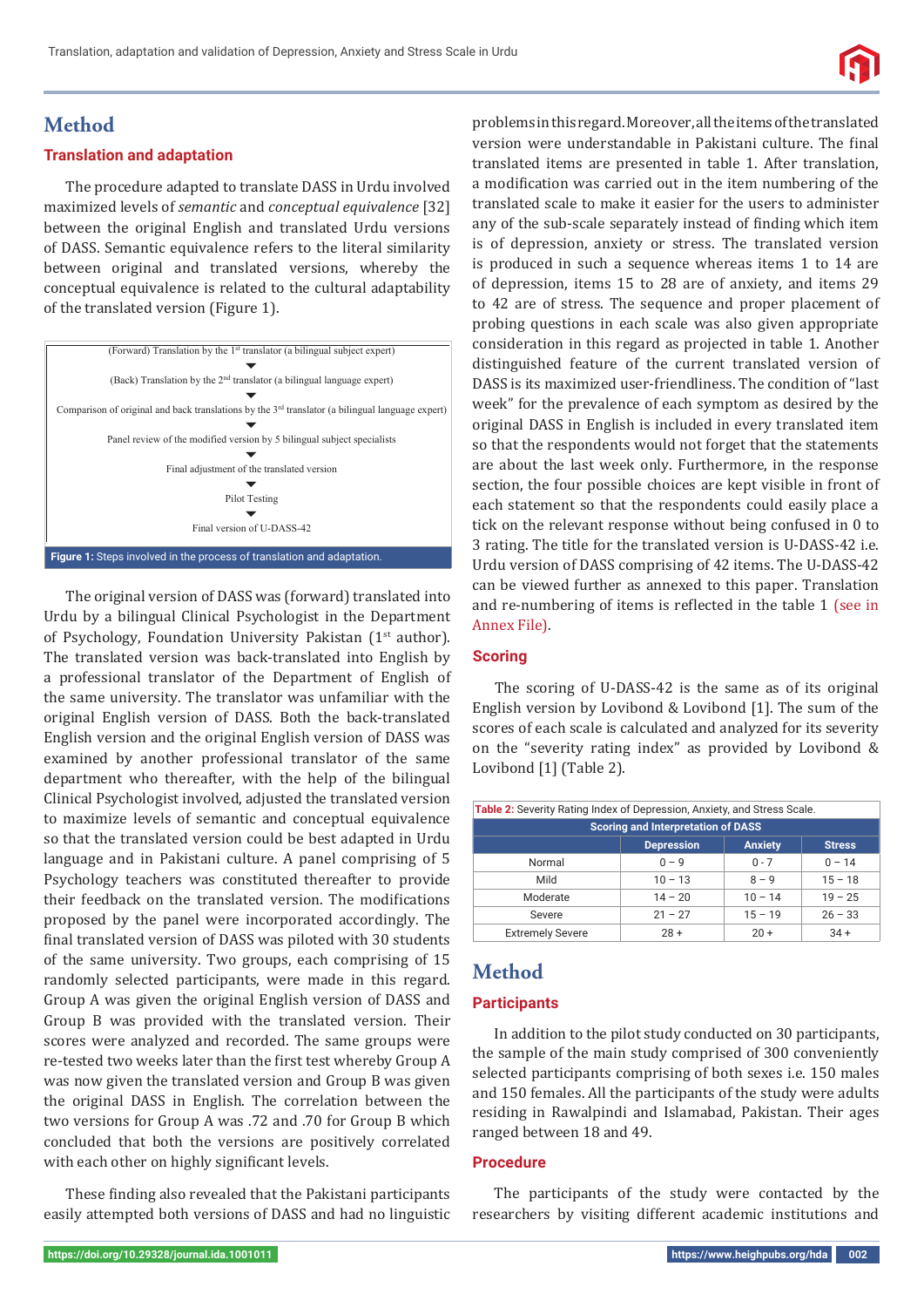

public sector organizations. The issues of confidentiality and compliance to the ethical standards were given proper consideration. The data obtained was analyzed using the Statistical Package for Social Sciences (SPSS).

### **Results**

### **Reliability and construct validity of U-DASS-42**

The U-DASS-42 and its subscales were found highly reliable and valid (Table 3).

| Table 3: Reliability and Construct Validity of U-DASS-42. |       |           |          |                  |                   |                |               |
|-----------------------------------------------------------|-------|-----------|----------|------------------|-------------------|----------------|---------------|
| <b>Scale</b>                                              | м     | <b>SD</b> | $\alpha$ | <b>U-DASS-42</b> | <b>Depression</b> | <b>Anxiety</b> | <b>Stress</b> |
| U-DASS-42                                                 | 2 1 7 | 1.50      | - 91     | $\overline{a}$   | $.909**$          | 973**          | $.917**$      |
| Depression                                                | 2.44  | 1.24      | .86      |                  |                   | $.841**$       | $.690**$      |
| Anxiety                                                   | 2.11  | 1.16      | 74       |                  |                   |                | $.887**$      |
| <b>Stress</b>                                             | 2.58  | 1 14      | .86      |                  |                   |                | ۰             |

With reference to table 3, the Urdu version of Depression, Anxiety and Stress Scale (U-DASS-42) was found highly reliable by measuring its reliability on Cronbach's alpha. The internal consistency reliability coefficients for the overall scale and its subscales for depression, anxiety and stress were .91, .86, .74 and .86 respectively. The analysis for construct validity of U-DASS-42 revealed significant positive correlation between U-DASS-42 and its subscales i.e. depression (*r* = .91, *p* < .001) anxiety (*r* = .97, *p* < .005), and stress (*r* = .92, *p* < .001) [\(Table 4\) \(see in Annex File\).](https://www.heighpubs.org/hda/ida-aid1011-Tables1,4,5&AnnexA.zip)

The above table shows total item correlation of U-DASS-42 and the correlation of each of the subscale's item with the subscale. The correlation is significant at 0.001 levels [\(Table](https://www.heighpubs.org/hda/ida-aid1011-Tables1,4,5&AnnexA.zip) [5\) \(see in Annex File\).](https://www.heighpubs.org/hda/ida-aid1011-Tables1,4,5&AnnexA.zip)

Table 5 projects the convergent validity of U-DASS-42. The values of Square Multiple Correlations (SMCs) being equal to or greater than 0.6 along with path coefficients equal to or greater than 0.7 reveal strong convergent validity of U-DASS-42 (Tables 6,7).

| Table 6: Discriminant Validity of U-DASS-42. |            |         |               |  |
|----------------------------------------------|------------|---------|---------------|--|
|                                              | Depression | Anxiety | <b>Stress</b> |  |
| Depression                                   |            |         |               |  |
| Anxiety                                      | .811       |         |               |  |
| <b>Stress</b>                                | .638       | 872     |               |  |

| Table 7: Construct Validity: Exploratory Factor Analysis of U-DASS-42.                                                                                         |      |      |                                                                     |                                      |                                  |
|----------------------------------------------------------------------------------------------------------------------------------------------------------------|------|------|---------------------------------------------------------------------|--------------------------------------|----------------------------------|
| Latent<br><b>Variables</b>                                                                                                                                     |      |      | DCM <sup>a</sup> KMO <sup>b</sup> BTS <sup>c</sup> / X <sup>2</sup> | <b>Component</b><br><b>Extracted</b> | <b>Variance Explained</b><br>(%) |
| Depression                                                                                                                                                     | .006 | .644 | $1515*$                                                             |                                      | 71                               |
| Anxiety                                                                                                                                                        | .022 | .714 | $1122*$                                                             |                                      | 81                               |
| <b>Stress</b>                                                                                                                                                  | .012 | .738 | 2688*                                                               |                                      | 86                               |
| <sup>a</sup> Determination of Correlation Matrix; <sup>b</sup> Kaiser-Meyer-Olkin Measure of Sample<br>$h$ deguesus Contlett's Test of Caberiaitus t.p. $1001$ |      |      |                                                                     |                                      |                                  |

Adequacy; c Bartlett's Test of Sphericity; \* *p* <. 001

## **Discussion and conclusion**

The current study was carried out to translate, adapt and validate Depression, Anxiety and Stress Scale [1] in Urdu language and in Pakistani culture. The original scale (English) has been widely used and translated into several languages. The scale was already translated in Urdu before by four different researchers; hence those translations were carried out for academic purposes. The current translation was aimed to produce a more user friendly and clinically applied version of DASS. The procedure involved in translation focused on maximized levels of semantic and conceptual equivalence. A test re test pilot study was conducted on 30 participants to analyze the translated version initially, the results of which determined a significant positive correlation between the original and translated versions. The main study involved 300 conveniently selected Pakistanis. The findings revealed the translated version titled U-DASS-42 was highly reliable and valid in Pakistani culture. The internal consistency reliability coefficients for the overall scale and its subscales for depression, anxiety and stress were 0.91, 0.86, 0.74 and .86 respectively. The analysis for construct validity of U-DASS-42 revealed significant positive correlation between U-DASS-42 and its subscales i.e. depression (*r* = 0.91, *p* < 0.001) anxiety (*r* = 0.97, *p* < 0.05), and stress (*r* = 0.92, *p* < 0.001). The totalitem and item-scale reliability was also analyzed and found highly reliable. The values of Square Multiple Correlations (SMCs) revealed strong convergent validity of U-DASS-42. The correlation between latent variables confirmed the discriminant validity of the scale. The determinant values of the entire constructs revealed no multicollinearity and singularity issues proving a reliable construct validity of the scale.

The newly developed U-DASS-42 is hereby presented free of charge for the convenience of Pakistani researchers and mental health practitioners. The instrument can be used for clinical diagnosis and as well as for the purpose of research.

#### **[Tables 1,4,5 and Annex A File](https://www.heighpubs.org/hda/ida-aid1011-Tables1,4,5&AnnexA.zip)**

### **References**

1. Lovibond PF, Lovibond SH. The structure of negative emotional states: Comparison of the Depression Anxiety Stress Scales (DASS) with the Beck Depression and Anxiety Inventories. Behav Res Ther. 1995; 33: 335-343.

**PubMed:**https://www.ncbi.nlm.nih.gov/pubmed/7726811

- 2. Brown TA, Chorpita BF, Korotitsch W, Barlow DH. Psychometric properties of the Depression Anxiety Stress Scales (DASS) in clinical samples. Behav Res Ther. 1997; 35: 79-89. **PubMed:**https://www.ncbi.nlm.nih.gov/pubmed/9009048
- 3. Davies F, Norman R, Cortese L, Malla A. The relationship between types of anxiety and depression. J Nervous Mental Disease. 1995; 183: 31-35.
- 4. Farmer RF. Depressive symptoms as a function of trait anxiety and impulsivity. J Clin Psychol. 1998; 54: 129-135. **PubMed:**https://www.ncbi.nlm.nih.gov/pubmed/9467756
- 5. Ollendick T, Yule W. Depression in British and American children and its relation to anxiety and fear. J Consult Clin Psychol. 1990; 58: 126-129. **PubMed:**https://www.ncbi.nlm.nih.gov/pubmed/2319046
- 6. Cyranowski J, Frank E, Young E, Shear K. Adolescent onset of the